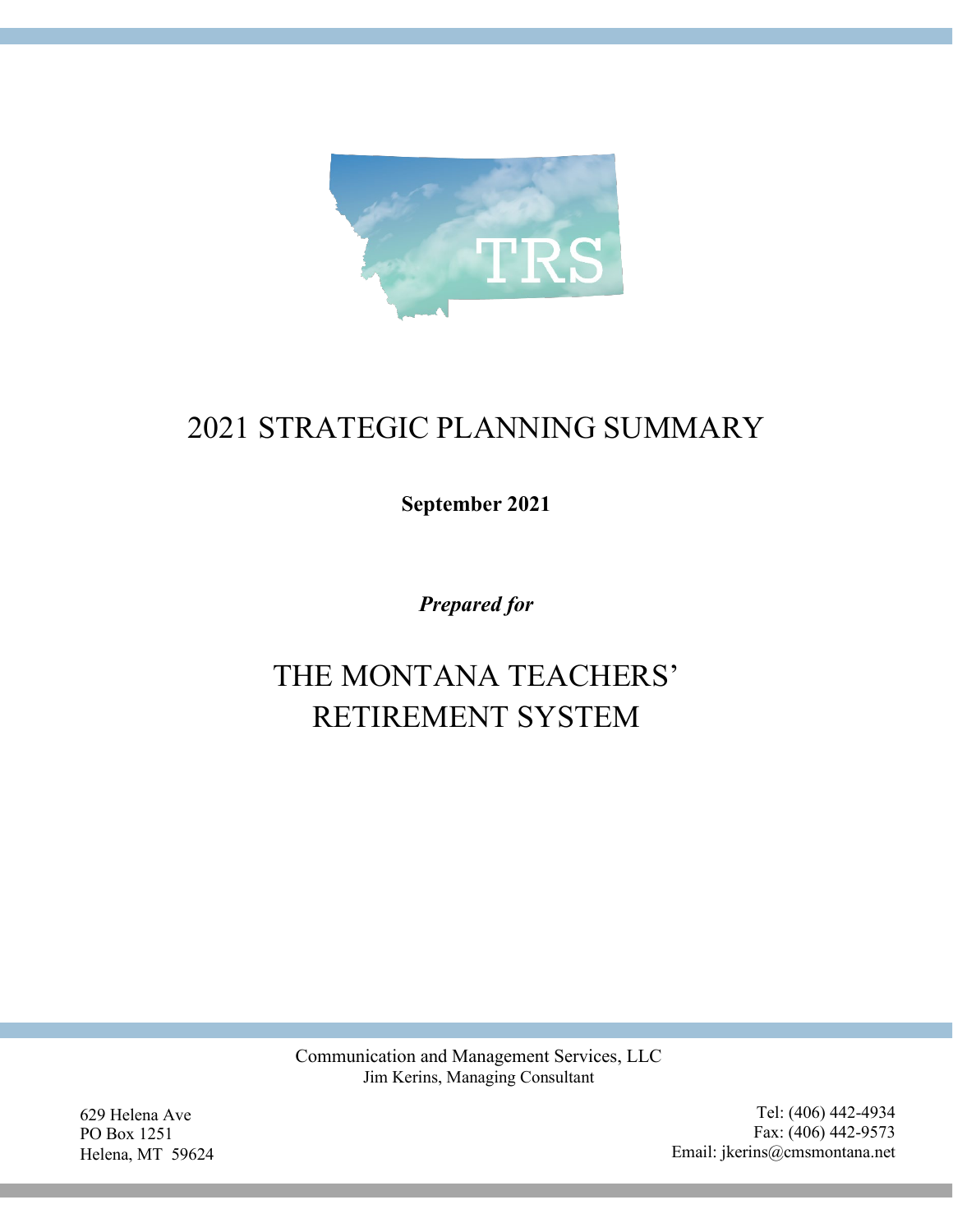# **Table of Contents**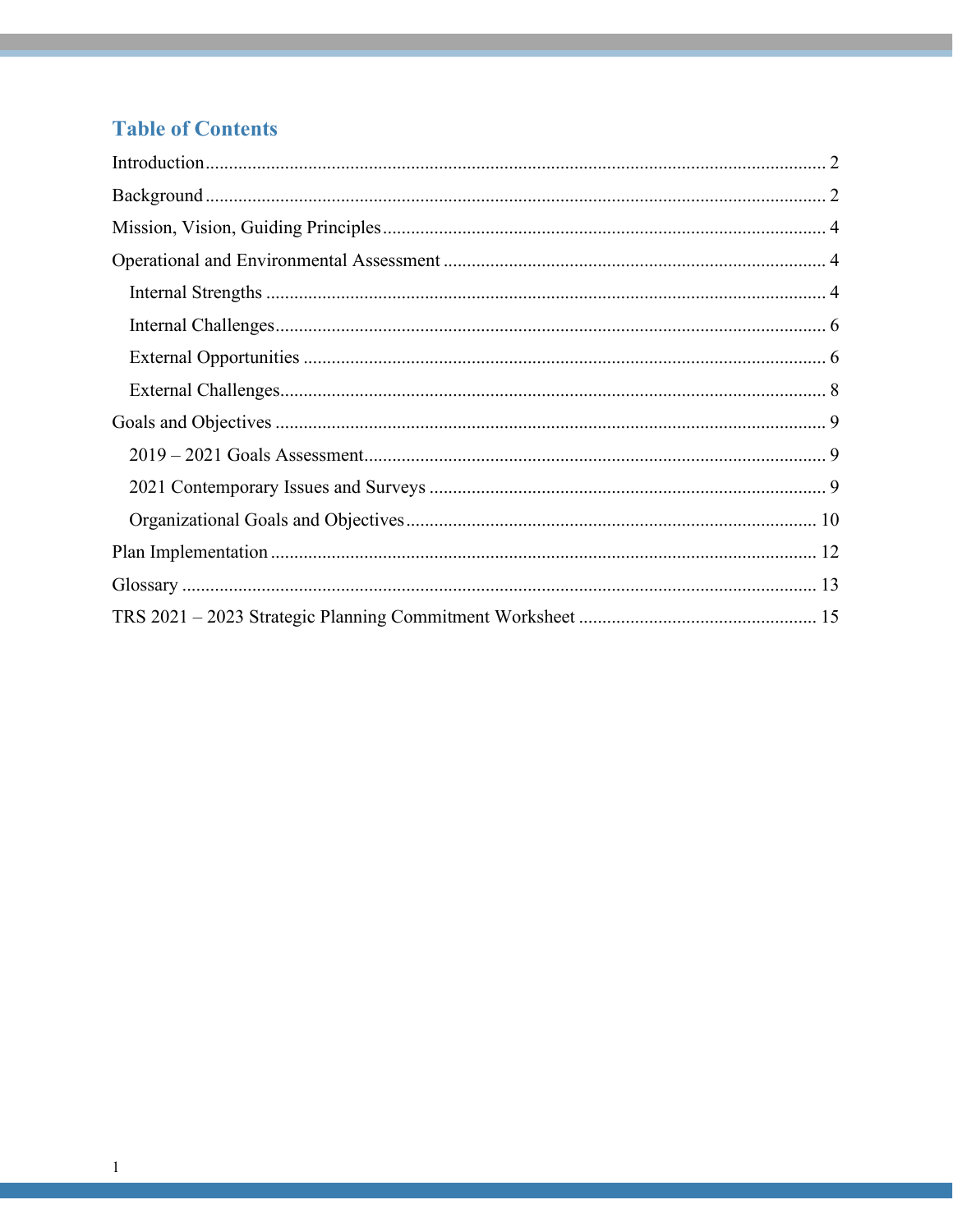#### <span id="page-2-0"></span>**Introduction**

The Montana Teachers' Retirement System (TRS) Board met on August 5<sup>th</sup>, 2021, to evaluate and update the agency's strategic plan. The Board assessed and confirmed the TRS mission, vision, and guiding principles.

The planning session included a review of previous strategic planning efforts, evaluation of agency progress on strategic goals and objectives, and discussion of federal regulatory issues, potential actuarial changes, and recent state legislation. The Board's planning effort included careful consideration of survey responses from members, affiliate organizations (i.e., the School Administrators of Montana, Montana Federation of Public Employees, Montana Rural Education Association, and Montana Association of School Business Officials), and TRS staff and leadership. Based on this information, the Board updated the agency operational and environmental assessment and established strategic goals and objectives for the 2021 – 2023 timeframe.

The following participants attended the strategic planning meeting:

- Kari Elliott Board Chair (active member)
- Scott Dubbs Vice Chair (active member)
- Jeff Greenfield Board Member (retired member)
- Daniel Trost Board Member (public member)
- Daniel Chamberlin Board Member (public member)
- Shawn Graham Executive Director
- Tammy Rau Deputy Executive Director
- Nolan Brilz Accounting/Fiscal Manager
- Darla Fitzpatrick Communications Manager
- John Noble Information Technology Manager
- Denise Pizzini Chief Legal Counsel
- Sarah Piper Director of Research, Montana Federation of Public
- Employees (MFPE)
	- Jim Kerins Communication & Management Services, LLC, Facilitator

#### <span id="page-2-1"></span>**Background**

The TRS Board has invested in an established and ongoing process of identifying goals and objectives. Strategic planning efforts and achievements in recent years include the following:

| Timeframe     | <b>TRS Board</b><br><b>Efforts</b>                            | Achievements                                                                                                                                                                                                  |
|---------------|---------------------------------------------------------------|---------------------------------------------------------------------------------------------------------------------------------------------------------------------------------------------------------------|
| 2009          | Met with<br>stakeholders for<br>initial strategic<br>planning | Completed an operational and environmental assessment,<br>defined the mission statement and guiding principles, and<br>established goals and objectives.                                                      |
| $2010 - 2013$ | Implemented the<br>strategic plan                             | Developed and implemented a coordinated outreach<br>program, evaluated design alternatives to ensure the long-<br>term stability of the system, hired an Executive Director,<br>and developed staffing plans. |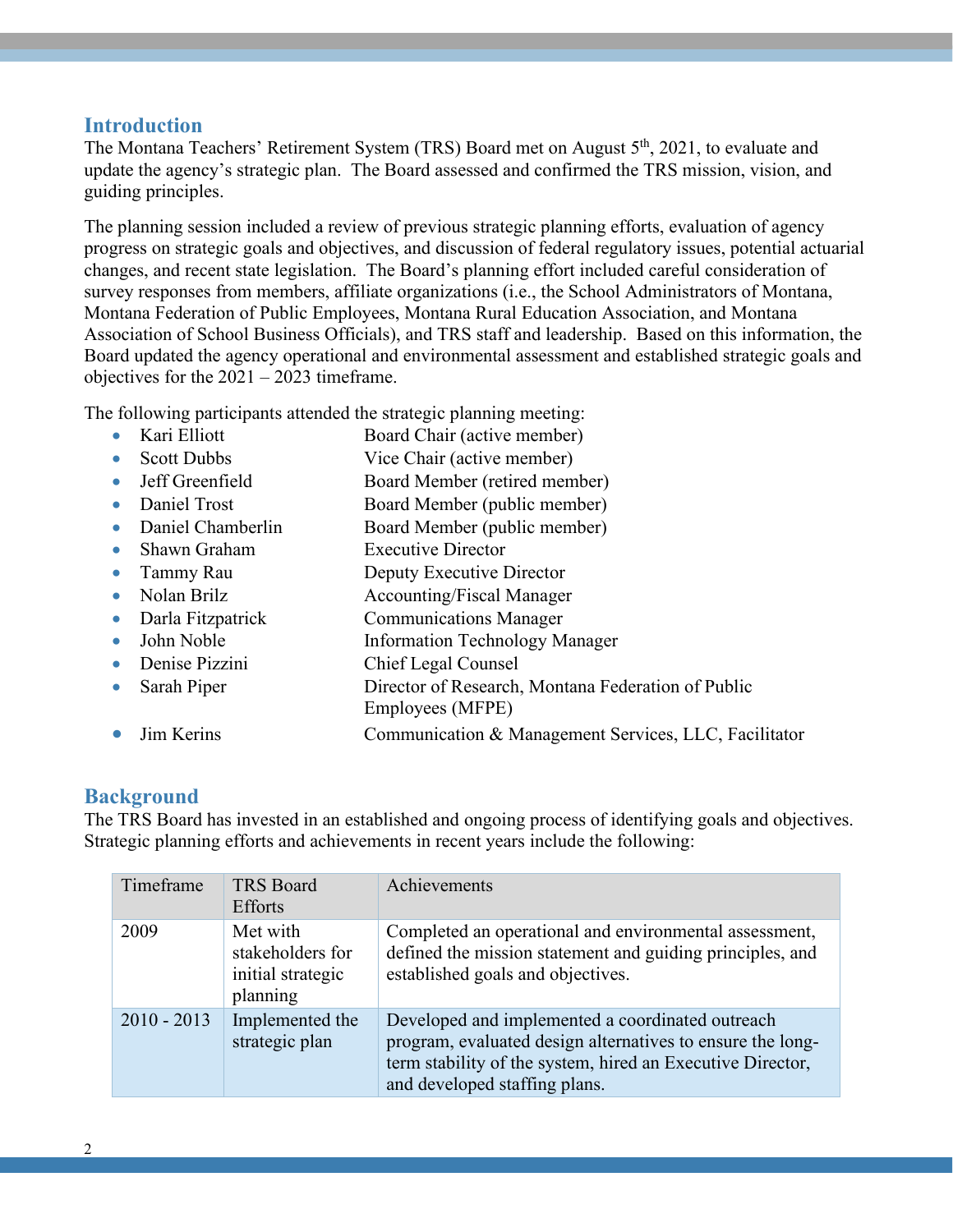# **Background (continued)**

| Timeframe     | <b>TRS Board</b><br>Efforts                              | Achievements                                                                                                                                                                                                                                                                                                                                                                                                                                                                             |
|---------------|----------------------------------------------------------|------------------------------------------------------------------------------------------------------------------------------------------------------------------------------------------------------------------------------------------------------------------------------------------------------------------------------------------------------------------------------------------------------------------------------------------------------------------------------------------|
| 2014          | Met with staff<br>and partners for<br>strategic planning | Updated the operational and environmental assessment,<br>affirmed the mission and guiding principles, developed a<br>vision statement, and updated goals and objectives.                                                                                                                                                                                                                                                                                                                 |
| $2015 - 2016$ | Implemented the<br>strategic plan                        | Implemented Governmental Accounting Standards Board<br>requirements and a disaster recovery and business<br>resumption plan, improved workplace efficiency, and<br>developed information systems including M-Trust                                                                                                                                                                                                                                                                       |
| 2017          | Met with staff<br>and partners for<br>strategic planning | Affirmed previously established language and created<br>goals including:<br>• Maintain an actuarially sound "qualified" retirement<br>plan.<br>• Sustain a high-performance workforce through staff and<br>Board development, innovative leadership and<br>management strategies, and expansion of organizational<br>capacity.<br>• Expand system communication efforts to increase<br>member and employer knowledge and involvement, to<br>educate stakeholders, and to foster support. |
| $2017 - 2019$ | Implemented the<br>strategic plan                        | Transitioned to new office space and improved operations,<br>workflow, services, outreach, customer service and<br>recordkeeping.                                                                                                                                                                                                                                                                                                                                                        |
| 2019          | Met with staff<br>and partners for<br>strategic planning | Affirmed the previously established operational and<br>environmental assessment goals and developed<br>new objectives.                                                                                                                                                                                                                                                                                                                                                                   |
| $2019 - 2021$ | Implemented<br>strategic plan                            | Completed Risk Analysis Report and tax qualification<br>review, continued enhancement of the M-Trust system,<br>implementation of automated member services, the sale of<br>the former TRS building, implementation of clarifying<br>legislation, and expanded member outreach and education.                                                                                                                                                                                            |
| 2021          | Met with staff<br>and partners for<br>strategic planning | Developed the 2021 objectives summarized in the<br>following document.                                                                                                                                                                                                                                                                                                                                                                                                                   |

*Please see pages 13 – 14 for a glossary of terms and a guide to acronyms used in the summary.*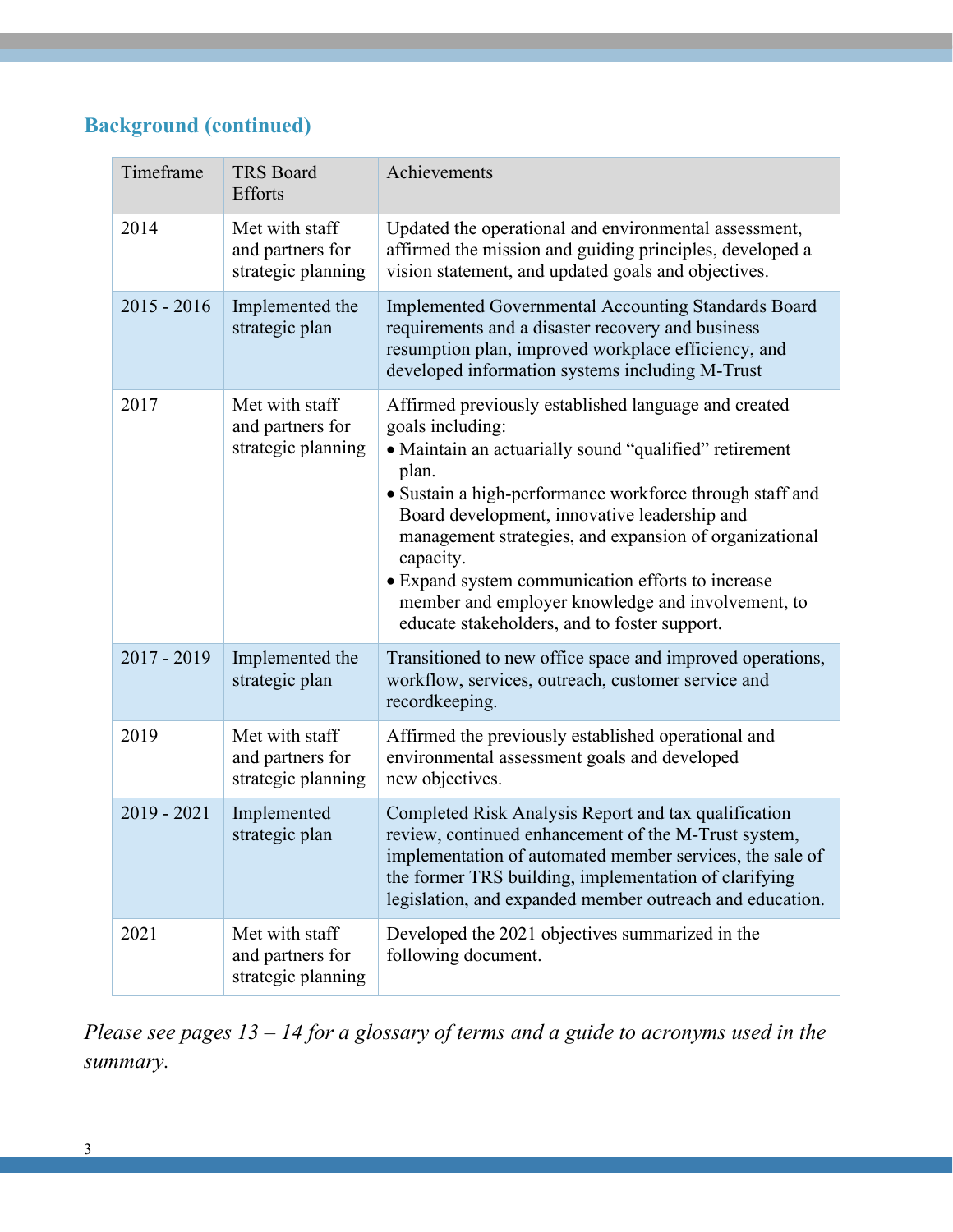### <span id="page-4-0"></span>**Mission, Vision, Guiding Principles**

The Board affirmed the following Mission, Vision, and Guiding principles:

#### **Mission**

To promote long-term financial security for our members while proactively maintaining the stability of the system.

#### **Vision**

The Montana Teachers' Retirement System (TRS) is the trusted partner for retirement services and security. TRS strives to earn the respect of our members, the public education community, and citizens of Montana. We accomplish this by communicating effectively to our constituents, being responsive to their needs, and employing an effective and empowered professional staff and board well-versed in state and national issues impacting our members.

#### **Guiding Principles**

To earn the respect and trust of our members, we adhere to the following values:

- High ethical standards
- Honesty, integrity, and impartiality
- Dignity, respect, and mutual support
- Service excellence

#### <span id="page-4-1"></span>**Operational and Environmental Assessment**

The Board reviewed and updated the 2019 Operational and Environmental Assessment during the 2021 Planning Session and considered regulatory issues, and stakeholder surveys to develop 2021 goals and objectives. Internal strengths and challenges as well as external opportunities and challenges were identified during the review.

#### <span id="page-4-2"></span>Internal Strengths

Qualities enabling TRS to address issues and opportunities in a determined and effective way include:

*Staff* 

- Employees are respected, experienced, dedicated, and knowledgeable.
- Staff retention is high due to a positive work environment, Board workforce development efforts, and pay rates.
- Workflow and staffing are easily adjusted to meet system needs and to improve capacity and service provision.
- Cross-training within specific departments is common and positions are interrelated resulting in a strong understanding of others' roles within the organization.
- Management and employees are adaptable, as illustrated during the COVID-19 pandemic when most work was performed remotely using mobile technology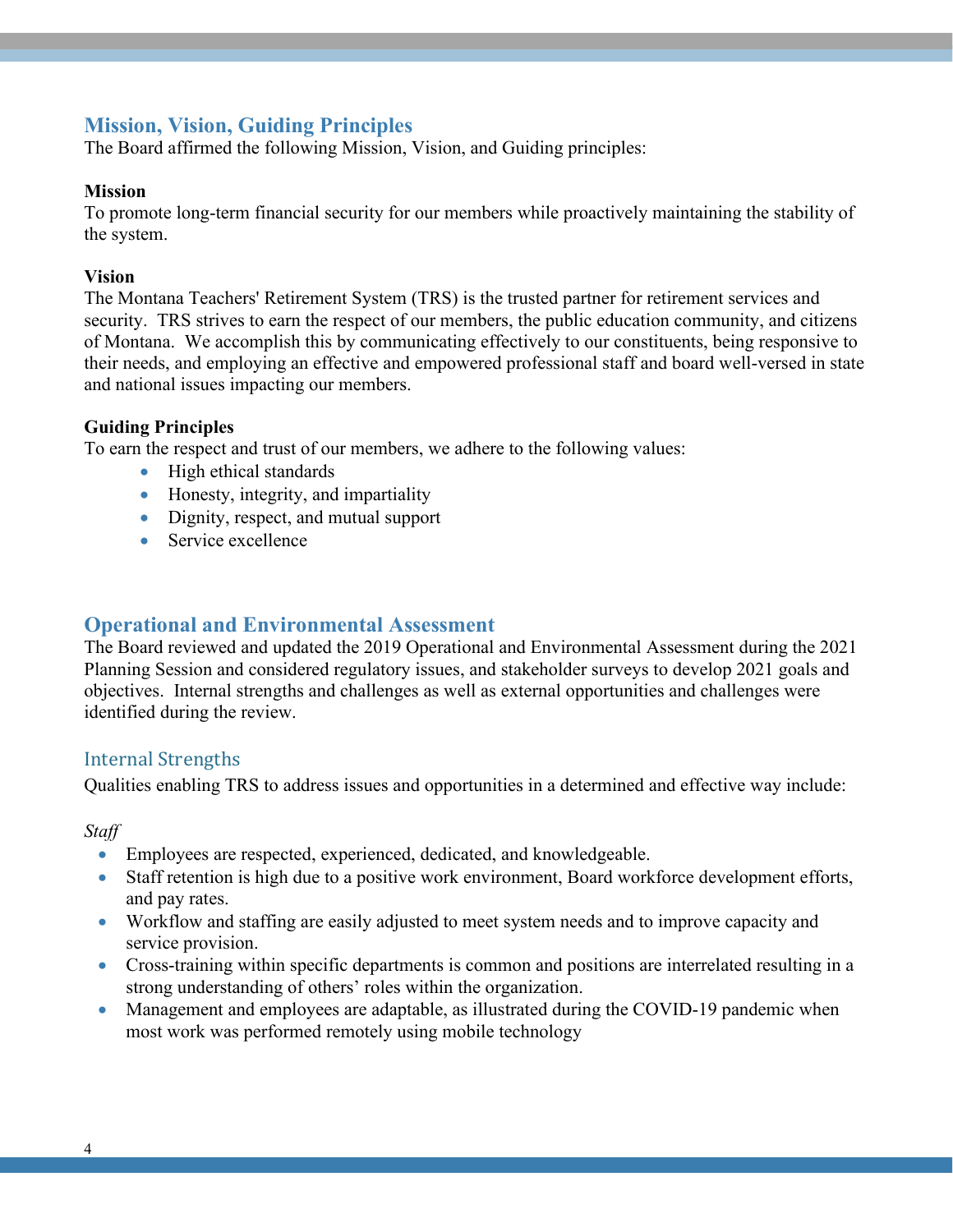# Internal Strengths (continued)

#### *Culture*

- The Board and staff demonstrate integrity and are willing to make tough decisions in the best interest of the system.
- Leadership is effective and succession planning is valued.
- Staff enjoy working with teachers and often receive positive feedback.
- Board members have strong institutional knowledge.

#### *Communication*

- Internal and external communication is excellent, and problems are addressed effectively.
- M-Trust has improved operational efficiency and its design and capacity will allow additional improvements to be made.
- Prompt and courteous customer service.

#### *Training*

- Training is conducted for employers at Montana Association of School Business Officials (MASBO) events and by request.
- High quality training is available for Board members and staff including the National Council on Teacher Retirement (NCTR), the Government Finance Officers Association (GFOA), Public Retirement Information System Management (PRISM), the Public Pension Financial Forum (P2F2), and the National Association of Public Pension Attorneys (NAPPA).
- Training is available for members at all stages of their career, including "TRS 101" for early- and mid-career members, and "Ready, Set, Retire!" for those approaching retirement.

#### *Infrastructure*

- TRS systems include full redundancy and backup capacity for disaster recovery using the state data center.
- Information Technology (IT) staff adhere to technology replacement and support plans.
- TRS has effective workspace with individual offices.

#### *Member Benefits and Plans*

- Members don't have to manage their own investments (defined benefit).
- TRS is a qualified plan that meets IRS rules and is certified by the GFOA.
- Two membership tiers help ensure the retirement system remains sound.
- An automated process generates introductory letters to new members based on employers' first report of wages and contributions.

#### *Partnerships*

- TRS leverages the expertise of outside agencies, organizations, and consultants including accountants and actuaries.
- The Board and staff collaborate with other boards including the Montana Board of Investments (MBOI) and the Montana Public Employees Retirement Administration (MPERA).
- TRS receives support from the Montana Legislature.
- The Board of Investments provides investment management and over time has provided an estimated rate of return of 8.1%.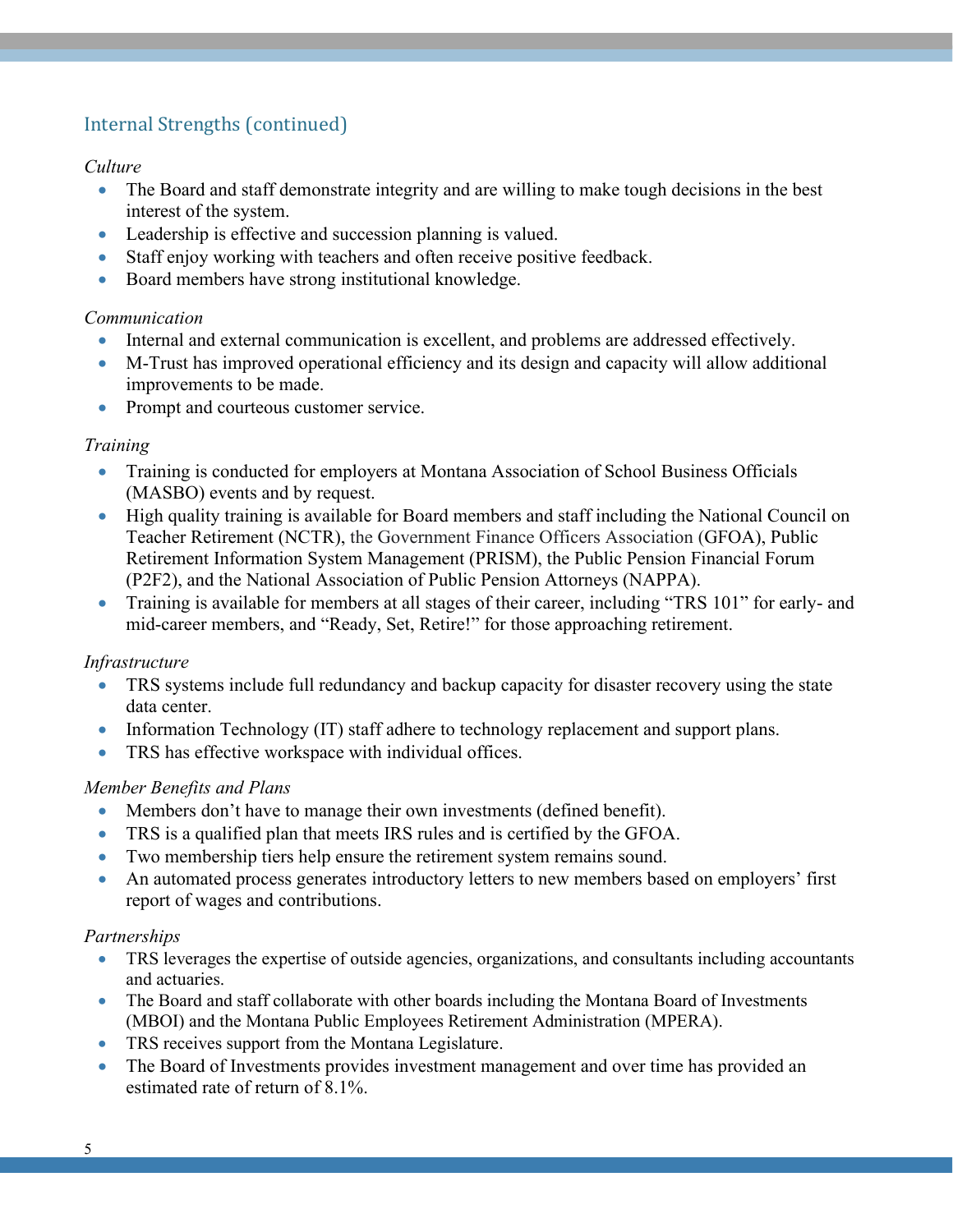#### Internal Strengths: *Partnerships (continued)*

• TRS benefits from collaboration with organizations such as the Montana Association of School Business Officials (MASBO), the National Council on Teacher Retirement (NCTR), the National Institute on Retirement Security (NIRS), and the National Association of State Retirement Administrators (NASRA).

#### <span id="page-6-0"></span>Internal Challenges

Vulnerabilities and limitations that are regarded as disadvantageous where TRS can leverage strengths to predict challenges and solve current problems include:

#### *Staff*

• Retirements and turnover could cause disruption.

#### *Communication*

- It is difficult to reach all constituents and ensure they are adequately educated about the system.
- Benefits and programs are undervalued by legislators, members, and taxpayers due to a lack of understanding of the economic benefits of the plan to the State.
- Communicating our mission is an ongoing challenge.
- Members may not engage and take advantage of opportunities to educate themselves about the system.
- Active, inactive, and retired members have differing communication needs.

#### *Training*

- It is difficult to provide training for school boards about the advantages of a defined benefit pension plan, and some boards may not consider themselves partners with TRS.
- Members do not always understand the need for financial planning or the fact that their pension plan provides guaranteed benefits.

#### <span id="page-6-1"></span>External Opportunities

External opportunities suited to TRS strengths exist within situations or conditions that are favorable for goal attainment and advancement of the organizational success.

#### *External Partnerships*

- Maintain relationships with committed, valuable external partners as well as a large, engaged constituency that can be activated.
- Develop constituent group resources and connections in partnership with the Montana Federation of Public Employees (MFPE), the American Federation of Labor/Congress of Industrial Organizations (AFL/CIO), the Montana School Boards Association (MTSBA), School Administrators of Montana (SAM), and the Montana Rural Education Association (MREA).
- Engage stakeholders who have the capacity to collaborate and support the system.
- Send more Board members to formal training on topics related to public pensions to support development and create consistency.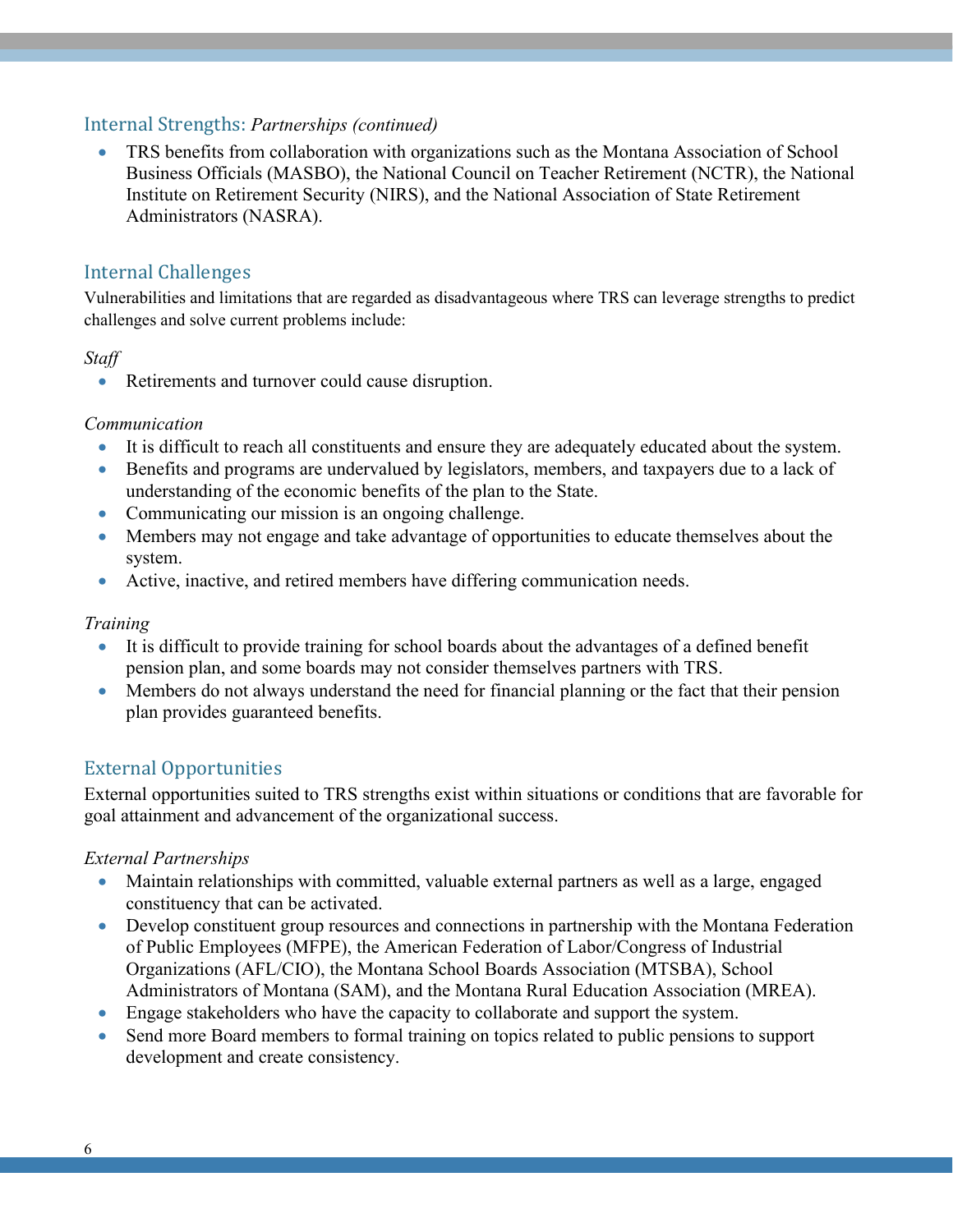#### External Opportunities: *Training*

- Use resources such as NASRA, NCTR, and NIRS websites, reports, documents, etc. for Board and staff training.
- Develop training for school board trustees and consider virtual delivery.

#### *Infrastructure*

- Improve or expand IT systems, access to new software and hardware, and develop operational efficiencies within the M-Trust system.
- Develop data validation and audit processes.
- Increase audit and contracting capacity through staffing decisions.
- Establish agreements and contracts for system support, modification, and enhancement beyond the current contract to support system enhancements and work process review and improvement.
- Streamline workflow, redefine business processes (e.g., determinations and contested cases) and redefine roles to better utilize staff resources.
- Ensure strategic plans address changing demographics and funding requirements.
- Evaluate mandatory electronic funds transfer payments for employers, members, or both.
- Evaluate an online retirement application system.
- Increase use of My TRS including encouraging employers to distribute information to members and encouraging members to set up individual My TRS.

#### *Communication*

- Build on the quality communication program and expand public relations such as meeting with regional groups of superintendents and school board members alongside Board members.
- Maintain a presence on national advocacy issues with agencies including the IRS and Social Security.
- Identify and discuss competing ideas regarding retirement in the political environment and address organizations that provide inaccurate information regarding defined benefit pensions.
- Advocate for appropriate and enhanced regulatory requirements.
- Encourage the University System to adequately fund its participation in the program.
- Educate employees and members about online security threats.
- Survey members to engage individuals and elicit feedback for service improvements.
- Manage perceptions to ensure public assumptions reflect reality and encourage trained representatives to perform local outreach.
- Incentivize the teaching profession with a greater understanding of the value of defined benefits through career fairs and information to educational institutions.
- Evaluate delivery of information virtually including videos informing new teachers that the system is not taking 8% of their salary; it is giving them an opportunity to contribute to a quality retirement plan.
- Make internet-based resources available to members.
- Share and illustrate the positive aspects and benefits of TRS on the state and local economy (e.g., during fiscal year 2021, TRS paid nearly \$400 million in benefits, with more than \$335 million paid to 13,930 recipients).
- Communicate to employers the value of the retirement system in helping to attract and retain quality teachers.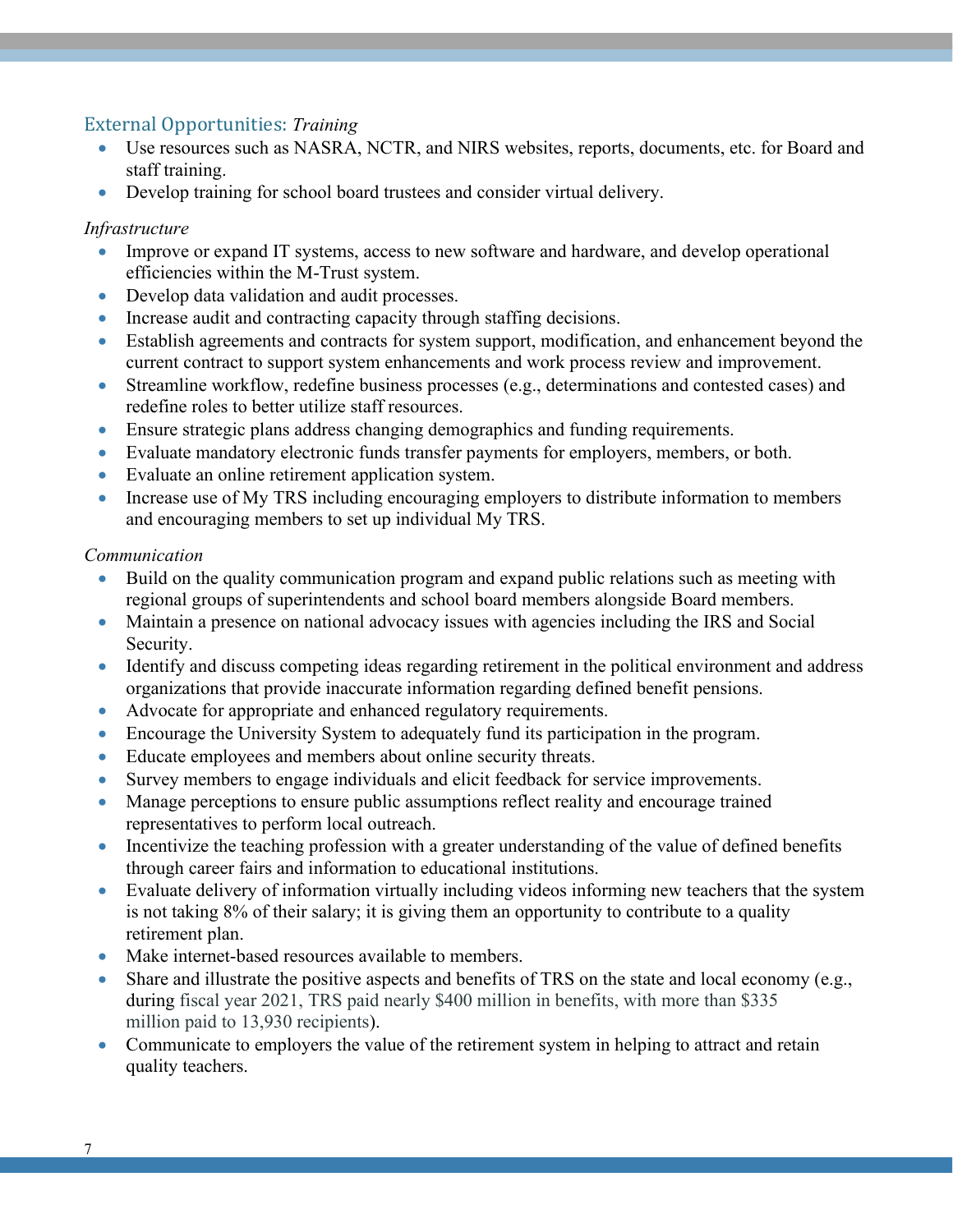External Opportunities: *Communication (continued)*

- Attend the School Administrators of Montana and the Montana Association of School Business Officials meetings.
- Strive toward more clear and concise communication with members.
- Mitigate individual efforts to manipulate the system for personal gain.

#### <span id="page-8-0"></span>External Challenges

Disadvantageous limitations where TRS can leverage strengths to preemptively address issues:

#### *Advocacy*

- Legislation could adversely affect the system.
- Inadequate funding for teacher wages creates pressure on TRS to provide additional benefits or to use the System as a supplemental plan. When membership or salaries do not increase, TRS falls behind in amortizing current unfunded liabilities.
- Actual volatility may impact funding levels, unfunded liabilities, funding requirements, and investment returns.
- Perceived volatility may impact public or policymakers' perception.
- The economic climate and market volatility are outside of TRS's control.
- Shifting demographics are resulting in longevity beyond current actuarial assumptions.
- A decrease in property values would diminish revenue for governments and schools.

#### *Workforce*

- Teachers moving out of state or working in private or online schools can reduce the workforce contributing to TRS.
- Education is becoming decentralized.
- Teacher shortages will continue to increase pressure on TRS to reduce working retiree limitations.
- Factors such as retirement, illnesses and disabilities, school, and family care may lead to workforce shortages.

#### *Operations*

- Evaluate emergency preparedness for non-IT issues.
- Evaluate hiring of external consultants to ensure plan complies with applicable state and federal law and administrative rules to reduce the risk of failure to comply.

#### *Training*

- Take advantage of educational opportunities to maintain adequate Board training to reduce threats to success.
- Provide staff guidance on policy compliance to reduce risk.

#### *Communication*

• New accounting methods may create employer sticker shock when net pension liability is calculated.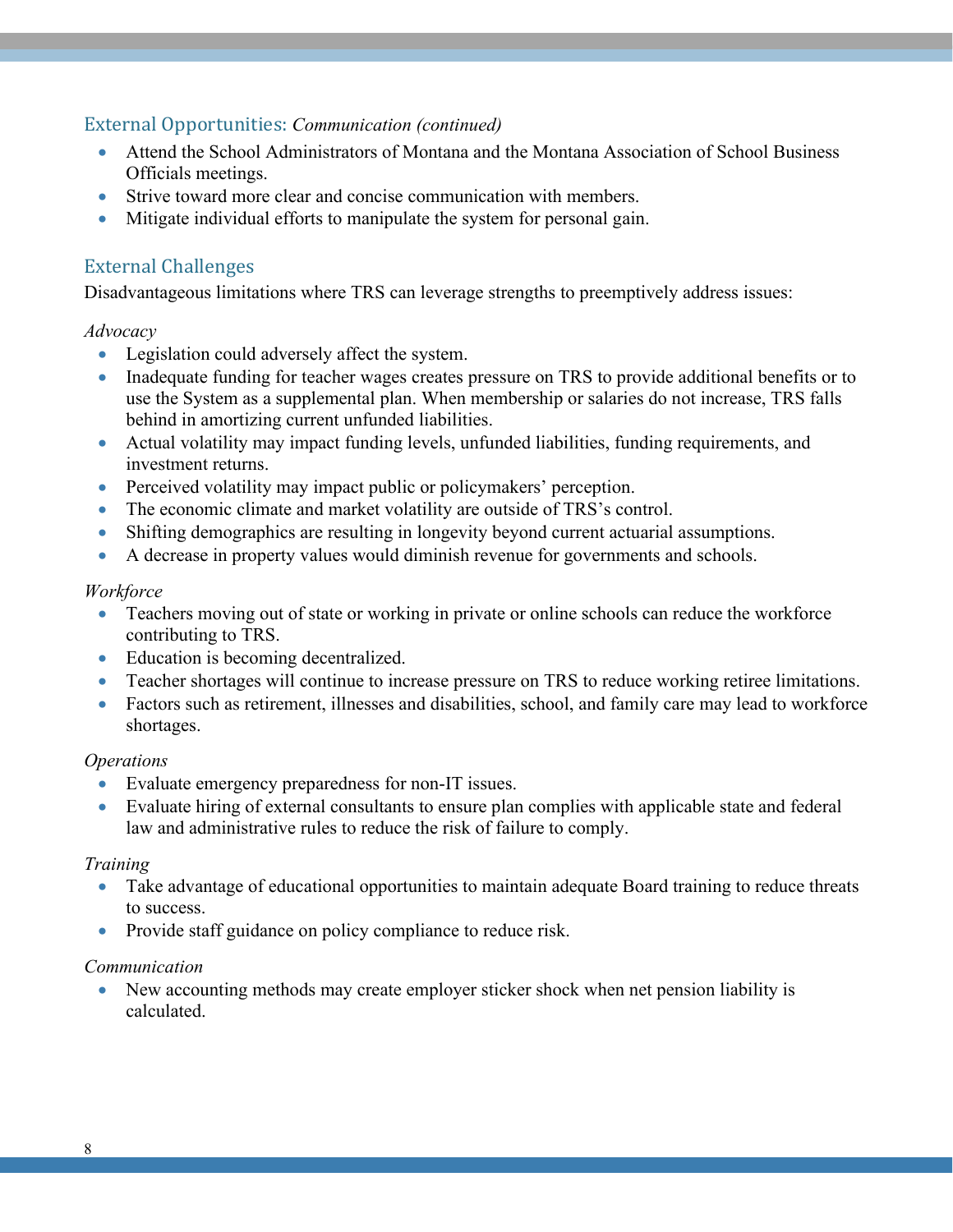# <span id="page-9-0"></span>**Goals and Objectives**

#### <span id="page-9-1"></span>2019 – 2021 Goals Assessment

The Board evaluated the 2019 – 2021 organizational goals and determined the goals are appropriate and capture current Board initiatives and direction:

- 1. Maintain an actuarially sound "qualified" retirement plan in compliance with the Montana State Constitution and State and Federal laws and regulations governing such plans.
- 2. Sustain a high-performance work culture and service excellence through staff and board development, innovative leadership, and management strategies, and expansion of organizational capacity.
- 3. Continue and expand communication and outreach efforts to increase member and employer knowledge of and involvement with the system, to educate and inform other stakeholders about the system, and to foster support for the system.

The Board evaluated the 2019 – 2021 Strategic Planning Commitment Worksheet and determined TRS met several key objectives:

- Engaged consultants to complete a Risk Analysis Report to set reasonable parameters, establish a survey, satisfy regulatory requirements, and address legislative needs.
- Engaged consultants to complete a tax qualification review documenting compliance of TRS law with federal tax qualification standards.
- Participated in the annual Legislative Audit.
- Successfully completed system support, modification, and enhancement projects and prioritized future system enhancements.
- Improved internal documentation and business processes including M-Trust release notes and online help (ongoing).
- Sold the former TRS building.
- Prepared to hire an Auditor to develop internal and external audit capacity.
- Continued the Board's strategic planning and executive evaluation efforts.
- Continued outreach efforts, including staff attendance at conferences, member outreach, improved M-Trust communication.
- Updated and improved employer resources by improving the new hire process, providing regular employer communications, and identifying possible employer staffing changes that affect TRS.

## <span id="page-9-2"></span>2021 Contemporary Issues and Surveys

The Board evaluated additional information within the following four categories to draft approaches and goals for upcoming years:

- 1. Federal regulatory issues including federal regulations related to the use of State and Local stimulus aide and public pensions, the Securing a Strong Retirement Act of 2021 HR295, Government Pension Offset, and the Windfall Elimination Provision.
- 2. Actuarial Standard of Practice 4 makes potential changes to assumptions, amortization methods, smoothing, allocation procedure, reasonable actuarily determined contribution, and communication requirements.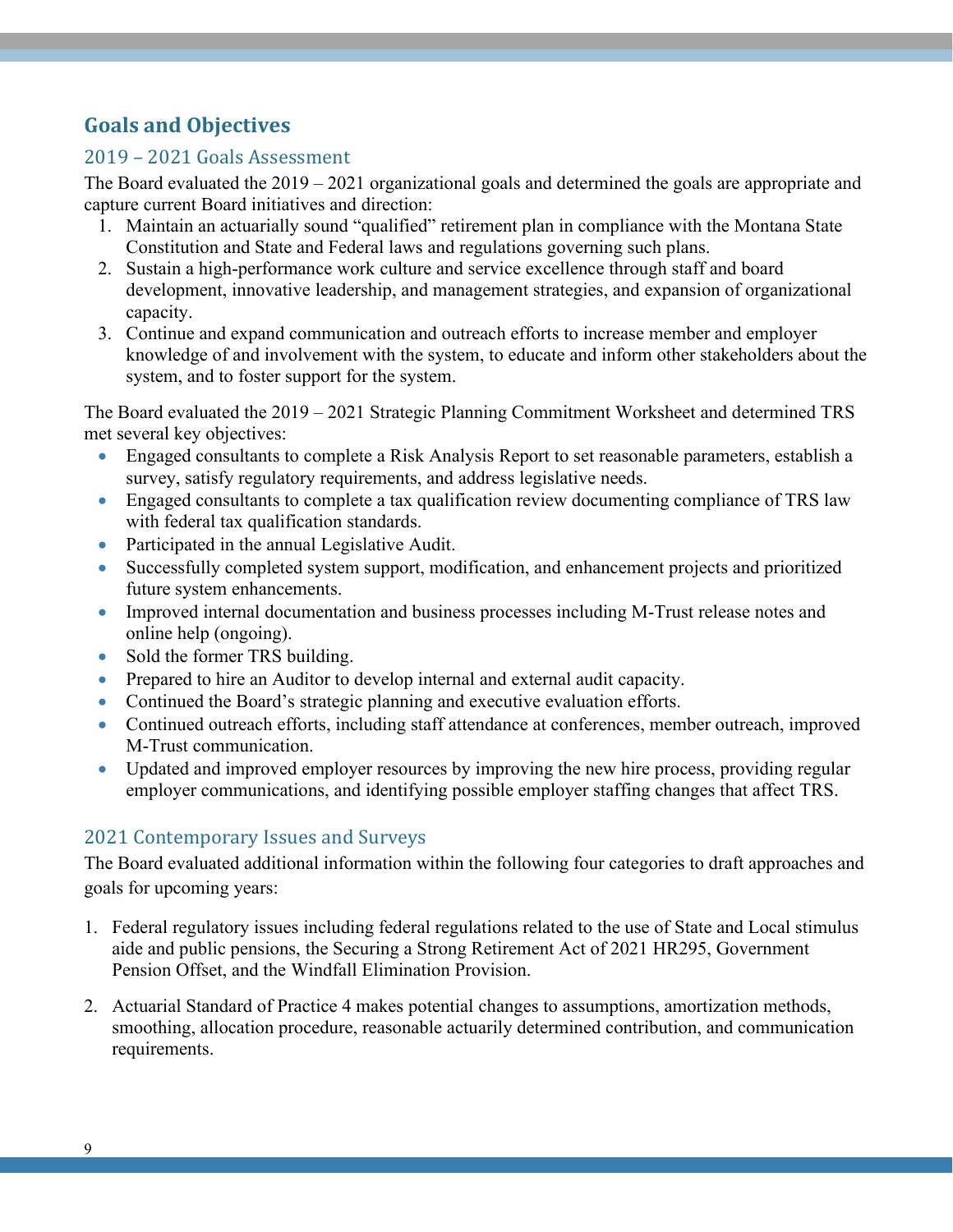#### 2021 Contemporary Issues and Surveys (continued)

- 3. Recent state legislation such as the 2021 House Bill 88, which clarified and made technical corrections to TRS law, and 2021 House and Senate Joint Resolution 8, which required an interim study of Montana's defined benefit public retirement systems. Additional information regarding State Legislation is found in Horizons, Volume 13, Issue 2: [https://trs.mt.gov/miscellaneous/PdfFiles/Newsletters/Horizons\\_v13n2\\_Jun2021.pdf](https://trs.mt.gov/miscellaneous/PdfFiles/Newsletters/Horizons_v13n2_Jun2021.pdf)
- 4. Surveys of TRS stakeholders including the School Administrators of Montana, Montana Federation of Public Employees, and Montana Association of School Business Officials, TRS staff, and the TRS Board. Significant statements considered by the Board include:

"The world has changed in the last 18 months and online services are one of the biggest changes. If you don't keep up, you will fall behind." – Staff Survey Response

"Our communication is on point. Getting a new auditor position is exciting. Coming out of the lock down with some new ideas." – Board Survey Response

"Keep the plan strong and healthy. Fight off those who say retirement is not what we have earned and deserve." – Board Survey Response

"Providing a stable defined benefit retirement benefit to our educators who have committed their professional life to service to our children. Please seek flexibility in the system to allow member benefits to flow and help resolve the challenge of recruitment and retention of quality educators for Montana." – Affiliate Survey Response

#### <span id="page-10-0"></span>Organizational Goals and Objectives

The TRS Board established or updated the following objectives and goals based on the operational and environmental assessment, evaluation of organizational accomplishments, and consideration of contemporary issues and surveys:

Goal 1: Maintain an actuarially sound "qualified" retirement plan in compliance with the Montana State Constitution and State and Federal laws and regulations governing such plans.

Objectives:

- Conduct periodic tax qualification reviews and maintain qualified plan status by ensuring the plan complies with the Federal Internal Revenue Code, state and federal law, and the Montana State Constitution.
- Proactively address legislative initiatives through risk analysis, active participation in legislative studies and dissemination of accurate system information.
- Eliminate the unfunded actuarial accrued liability and establish a stabilization reserve.
- Provide a comprehensive annual financial report prepared in accordance with Generally Accepted Accounting Principles (GAAP) and applicable Governmental Accounting Standards Board (GASB) standards.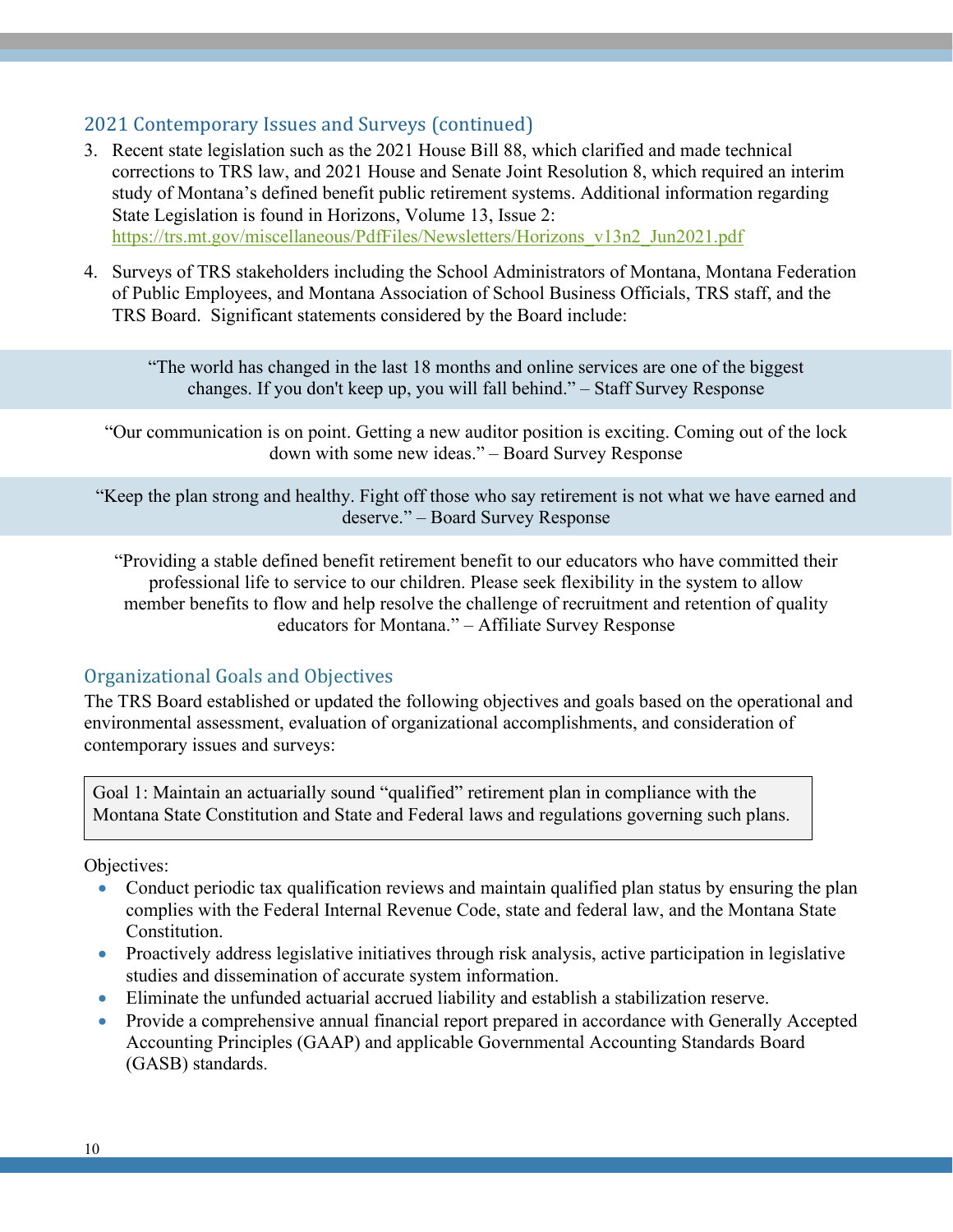## Organizational Goals and Objectives (continued)

Goal 2: Sustain a high-performance work culture and service excellence through staff and board development, innovative leadership and management strategies, and expansion of organizational capacity.

Objectives:

- Promote a work environment in which staff adheres to TRS principles: high ethical standards; honesty, integrity and impartiality; dignity, respect and mutual support.
- Continue to develop and expand board and staff training and education to maintain knowledgeable and proactive leadership and expertise and identify ideas and opportunities to improve the system.
- Identify, catalog, and prioritize potential information technology enhancements including addressing the online retirement application and preparing a responsive web design proof of concept as top priorities.
- Continue business process improvements including workflow process and efficiency studies, enhancements, and documentation; streamlining processes for members; and leveraging technology.
- Maintain TRS's market and competency/performance-based pay systems to help attract, retain, and motivate competent employees who support the organization's guiding principles.
- Maintain formal strategic planning efforts to identify, prioritize and achieve goals and objectives that are in the best interest of the system.
- Explore and implement staff training to enhance customer service.
- Meet or exceed industry best practice standards (e.g., Government Finance Officers Association Certificate of Achievement for Excellence in Financial Reporting Program).

Goal 3: Continue and expand communication and outreach efforts to increase member and employer knowledge of and involvement with the system, to educate and inform other stakeholders about the system, and to foster support for the system.

Objectives:

- Facilitate Executive Director and Board member attendance at school superintendent meetings and staff attendance at conferences and outreach opportunities.
- Continue external communication including staff attendance at conferences.
- Provide membership with retirement seminars, periodic newsletters and memos containing pertinent information in a timely manner.
- Utilize technology to enhance communication with members and other constituents.
- Develop employer resources and increase communication (e.g., an Employer Manual).
- Continue member surveys to ensure TRS is responsive to member needs and to engage members in retirement planning.
- Coordinate discussion of joint issues on topics relevant to multiple agencies (e.g., a meeting with TRS, the Montana Board of Investments and the Montana Public Employees Retirement Administration).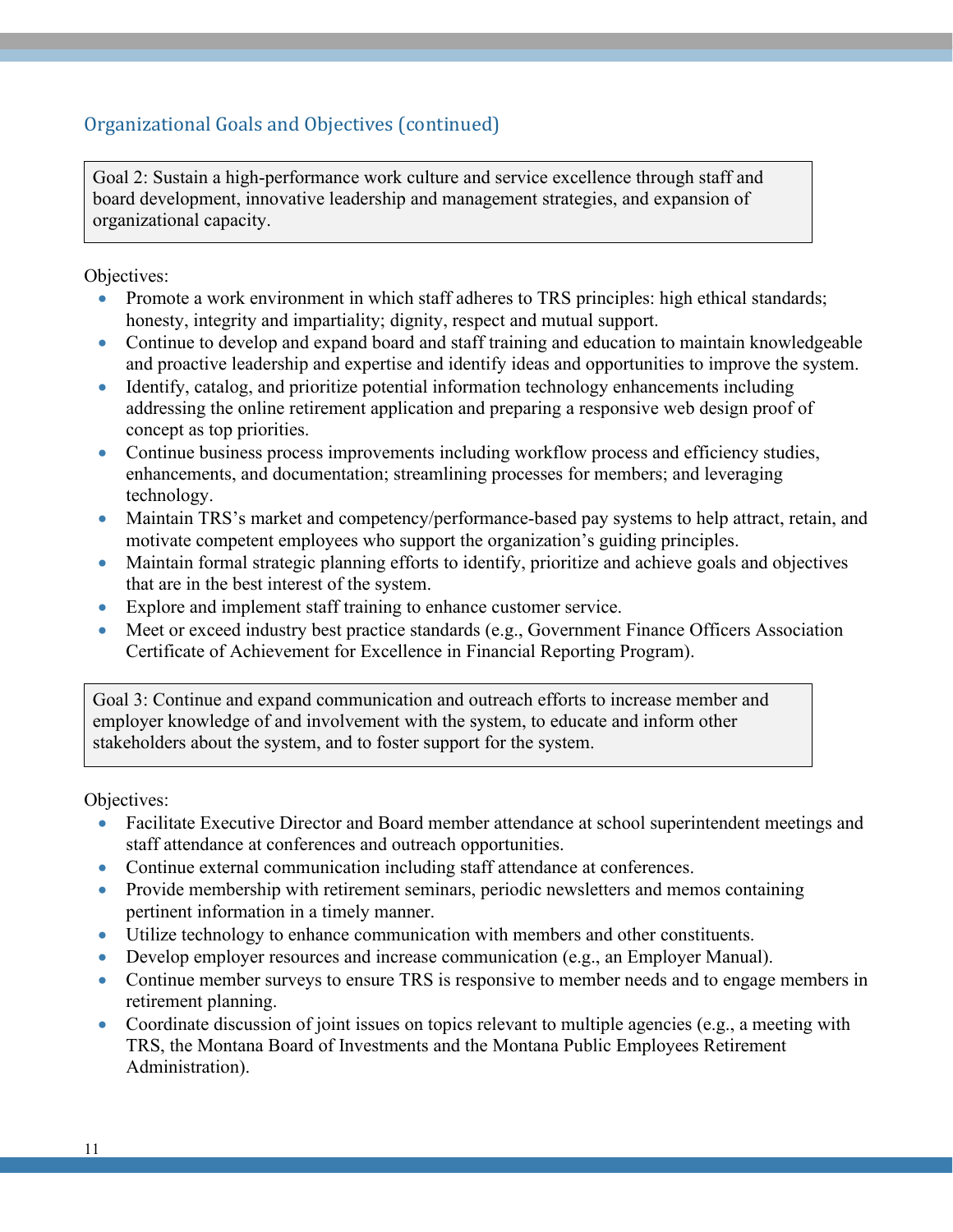## Organizational Goals and Objectives: Goal 3 (continued)

- Maintain communication with national organizations to stay abreast of recent and on-going pension related issues and disseminate this information to policymakers and stakeholders.
- Research retirement options and be prepared to inform policymakers on how options will impact the system and members.
- Engage members in reviewing their retirement and service records and facilitate more active member involvement through online access.
- Support efficient business processes through communication, training, and documentation such as employee desk manuals.

# <span id="page-12-0"></span>**Plan Implementation**

The Board concluded the 2021 strategic planning session by providing guidance to staff related to the implementation of the defined goals and objectives.

Implementation steps for the upcoming biennium include:

- 1. Develop a written work plan to implement Board-approved goals and objectives and document the plan in a Strategic Planning Commitment Worksheet. (attached)
- 2. Establish specific action strategies to accomplish the objectives documented in the workplan and include these actions in staff performance objectives as appropriate.
- 3. Provide regular updates to the Board on progress toward goals and objectives.
- <span id="page-12-1"></span>4. Evaluate the plan and commitment worksheet regularly and update or modify the documents as needed.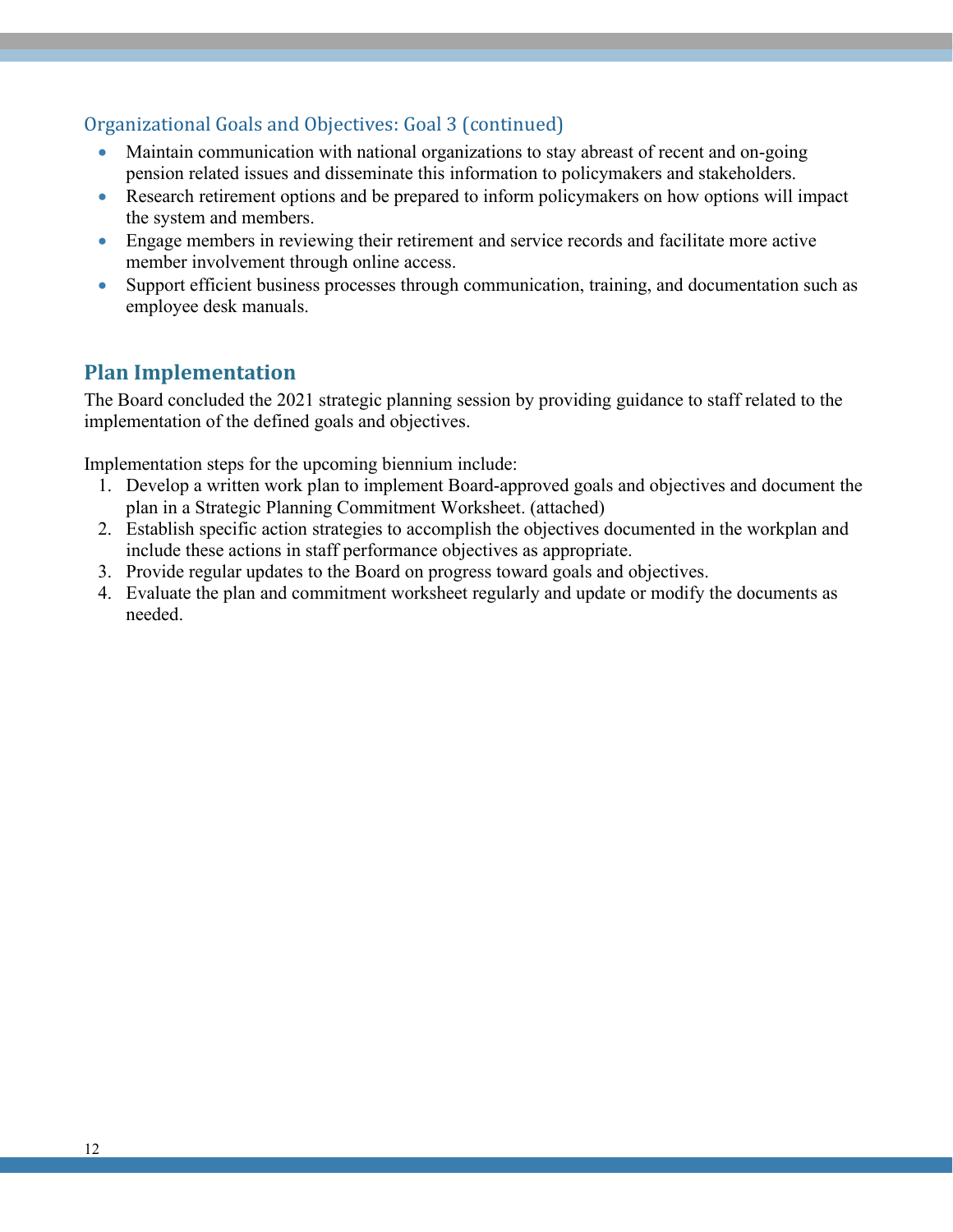#### **Glossary**

Following is a glossary of partner organizations and terms (including acronyms) referenced in the planning summary.

- **American Federation of Labor/Congress of Industrial Organizations (AFL/CIO)** a democratically governed federation of unions, each with its own distinct membership and unique voice.
- **Financial Accounting Standards Board (FASB)** an independent nonprofit organization responsible for establishing accounting and financial reporting standards.
- **Generally Accepted Accounting Principles (GAAP)** a common set of accounting principles, standards, and procedures issued by the FASB.
- **Governmental Accounting Standards Board (GASB)** the source of generally accepted accounting principles (GAAP) used by state and local governments in the United States.
- **Government Finance Officers Association (GFOA)** an association of public finance officials aligned to advance excellence in public finance. Members are federal, state/provincial, and local finance officials who are deeply involved in planning, financing, and implementing governmental operations.
- **Montana Association of School Business Officials (MASBO)**  a non-profit dedicated to training and supporting the people responsible for business operations in Montana schools.
- **Montana Board of Investments (MBOI)** an agency of state government that provides prudent investment management of state and local government funds.
- **Montana Federation of Public Employees (MFPE)** a union of professionals that promotes the welfare of its members by representing them to all terms and conditions of employment.
- **Montana Public Employees Retirement Administration (MPERA)** an agency of state government that administers eight different retirement systems including the Public Employees, Judges, Highway Patrol Officers, Sheriffs, Game Wardens and Peace Officers, Municipal Police Officers, Firefighters, and Volunteer Firefighters' Compensation Act systems as well as the State's Deferred Compensation Plan.
- **Montana Rural Education Association (MREA)** an organization which is concerned about all aspects of the K-12 public education system in rural Montana.
- **Montana School Boards Association (MTSBA)** a private non-profit membership organization with the Core Purpose of maximizing the potential of each child in Montana's public schools through school board leadership.
- **My TRS** member portal to TRS online services.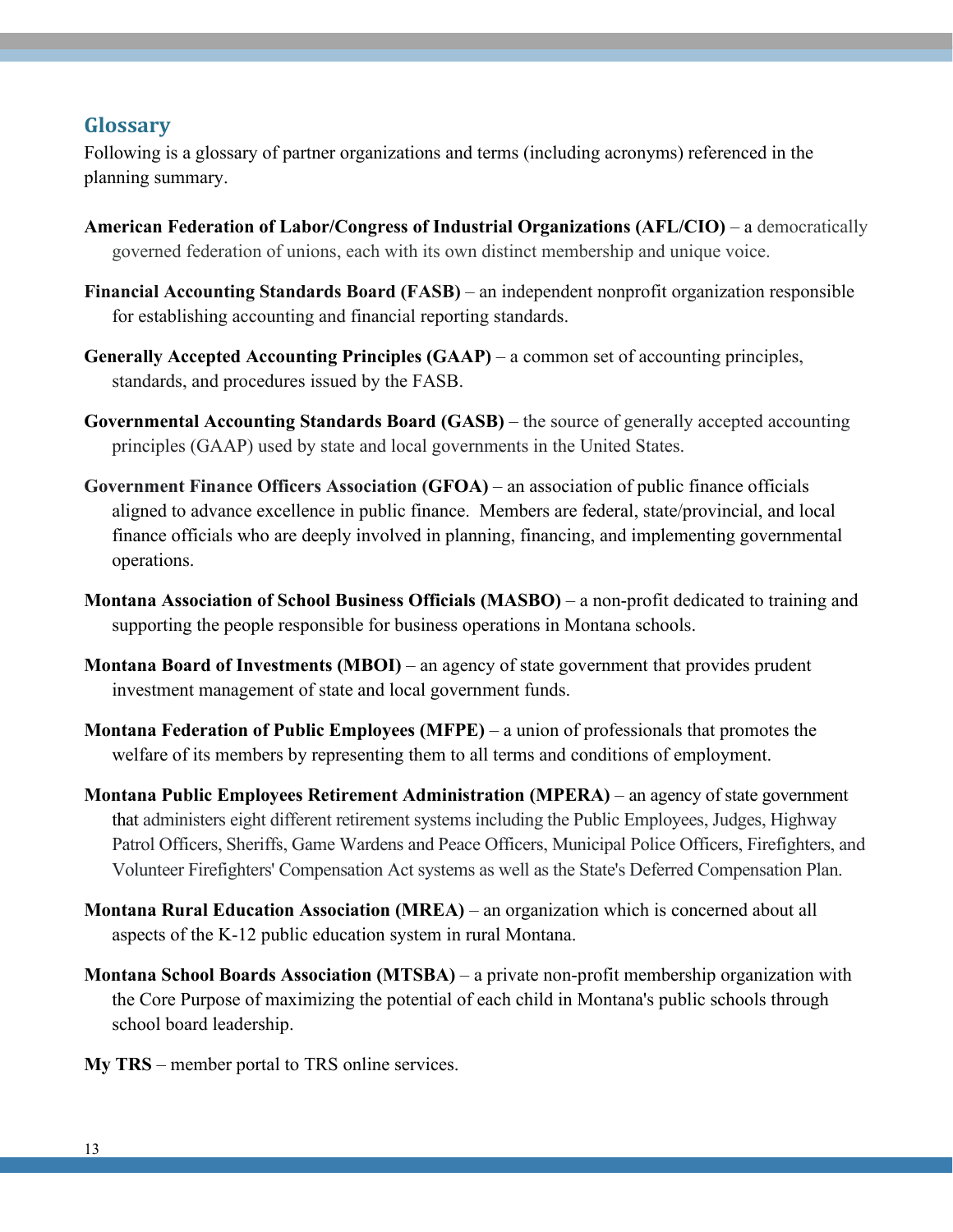# **Glossary (continued)**

- **National Association of Public Pension Attorneys (NAPPA)**  a professional legal, educational and information resource organization that consists exclusively of attorneys who represent public pension funds.
- **National Association of State Retirement Administrators (NASRA)** serves the members in managing sustainable public employee retirement systems through research, education, and collaboration.
- **National Council on Teacher Retirement (NCTR)** dedicated to safeguarding the integrity of public retirement systems in the United States and its territories to which teachers belong and to promoting the rights and benefits of all present and future members of the systems.
- **Public Pension Financial Forum (P2F2)** serves its membership through education, pension advocacy, and networking by promoting financial excellence for public pension plans.
- **Public Retirement Information System Management (PRISM)** provides a forum for Information Technology (IT) managers of public pension funds where they could share information, as well as their experiences, as they strive to provide "state-of-the-art" technology and systems support to the retirement funds they serve.
- **School Administrators of Montana (SAM)** a member-led, model education organization dedicated to developing instructional leaders advocating for student success.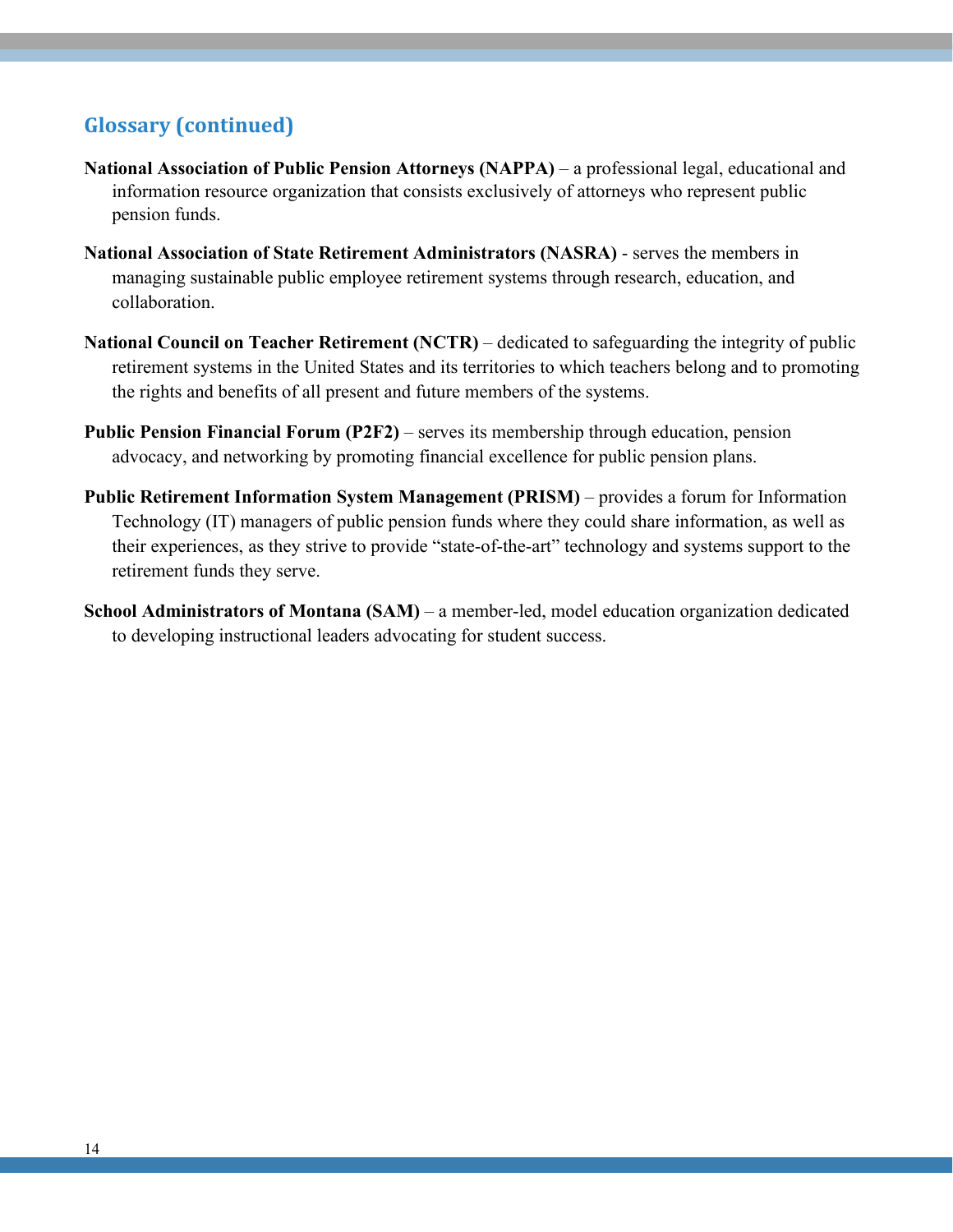# **TRS 2021 – 2023 Strategic Planning Commitment Worksheet**

<span id="page-15-0"></span>

|                                                                                                                                                                                                                                                                                                                                                                                                                                                                                                   | Outcome                                                                                                                  | Priority/                                                             | Responsible                                               | <b>Resources</b>                                 |
|---------------------------------------------------------------------------------------------------------------------------------------------------------------------------------------------------------------------------------------------------------------------------------------------------------------------------------------------------------------------------------------------------------------------------------------------------------------------------------------------------|--------------------------------------------------------------------------------------------------------------------------|-----------------------------------------------------------------------|-----------------------------------------------------------|--------------------------------------------------|
| Goal/Objective                                                                                                                                                                                                                                                                                                                                                                                                                                                                                    | (measure)                                                                                                                | <b>Timeline</b>                                                       | party/coordinator                                         | Required                                         |
| Maintain an actuarially sound qualified retirement plan<br>Conduct periodic tax qualification reviews (every 5 years) to support our goal<br>of maintaining an actuarially sound "qualified" retirement plan using the<br>established process and experts. Discontinue if IRS resumes doing<br>qualification letters.                                                                                                                                                                             | Documented compliance<br>with the Montana State<br><b>Constitution and State</b><br>and Federal laws and<br>regulations. | Every 5<br>years/begin in<br><b>FY2021</b> (next<br>review<br>FY2026) | <b>Executive Director</b><br>Chief Legal Counsel          | Contract legal fees.<br>Tax counsel<br>services. |
| Maintain an actuarially sound qualified retirement plan<br>Address any issues resulting from Pension Study Group. Actively participate<br>in pension study. Be responsive to Pension Study requests.                                                                                                                                                                                                                                                                                              | Well-informed policy<br>makers.                                                                                          | FY2022 &<br>FY2023                                                    | <b>Executive Director</b><br>Chief Legal Counsel<br>Board | Staff time, actuarial<br>service fees.           |
| Maintain an actuarially sound qualified retirement plan<br>Conduct an experience study for the five-year period ending July 1, 2021.                                                                                                                                                                                                                                                                                                                                                              | Updated actuarial<br>assumptions.                                                                                        | May 2022                                                              | <b>Executive Director</b><br>Board                        | Contracted actuarial<br>service fees.            |
| High-performance work culture and service excellence<br>Identify, catalog, and prioritize potential information technology (IT)<br>enhancements. Conduct periodic IT enhancement planning and budgeting<br>Board sessions to discuss budget parameters for additional IT investment.<br>The Board will provide guidance on the level of investment in the system.<br>TRS will consider system maintenance as an ongoing budget item to keep<br>systems up to date and ensure business continuity. | Automation and improved<br>processes.<br>Specific budgets and<br>defined level of<br>investment in IT systems.           | Ongoing                                                               | Board, M-Trust Steering<br>Team                           | Staff time, contractor<br>fees.                  |
| High-performance work culture and service excellence<br>Identify metrics for certain enhancements where appropriate (not necessarily<br>for every required enhancement). Metrics can illustrate the return on<br>investment (not all enhancements will be cost effective, but rather<br>necessitated by member convenience or regulatory compliance).                                                                                                                                             | Metrics illustrating return<br>on investment for specific<br>IT enhancements.                                            | Ongoing                                                               | M-Trust Steering Team                                     | Staff time.                                      |
| High-performance work culture and service excellence<br>Implement online retirement application (ORA) functionality.                                                                                                                                                                                                                                                                                                                                                                              | Member ability to apply<br>for retirement online.                                                                        | FY2023<br>planning                                                    | M-Trust Steering Team                                     | Staff time, contractor<br>fees.                  |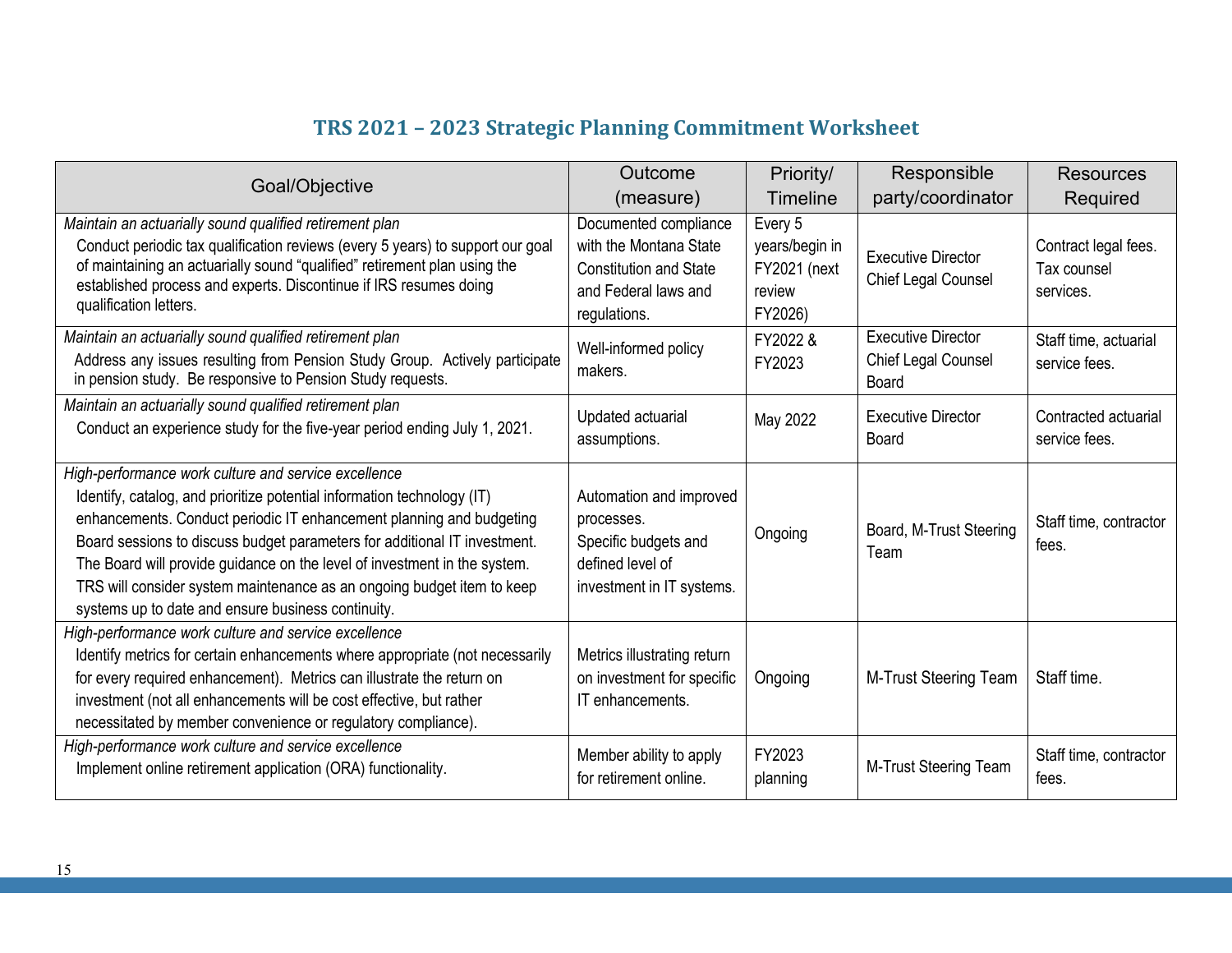| Goal/Objective                                                                                                                                                                                                                                                                                                                                                               | Outcome                                                            | Priority/                                         | Responsible                                                                    | <b>Resources</b>                           |
|------------------------------------------------------------------------------------------------------------------------------------------------------------------------------------------------------------------------------------------------------------------------------------------------------------------------------------------------------------------------------|--------------------------------------------------------------------|---------------------------------------------------|--------------------------------------------------------------------------------|--------------------------------------------|
|                                                                                                                                                                                                                                                                                                                                                                              | (measure)                                                          | <b>Timeline</b>                                   | party/coordinator                                                              | Required                                   |
| High-performance work culture and service excellence<br>Develop a responsive web design proof of concept in the test<br>environment. Responsive websites dynamically change their appearance<br>depending on the screen size and orientation of the device used (i.e.,<br>when the user accesses the website, it determines and renders itself<br>based on the device type). | Responsive web design<br>prototype for review by<br>TRS and Board. | FY2022 - FY2023                                   | <b>Information Systems</b><br>Manager and<br>Communications<br>Manager         | Staff time.                                |
| High-performance work culture and service excellence.<br>Continue business process improvements and workflow documentation<br>while building online processes to achieve a paperless process with a<br>priority on major business processes e.g., the Online Withdrawal<br>Application (OWA) and Online Retirement Application (ORA).                                        | Automation and<br>improved processes.                              | Ongoing<br>OWA FY2022<br>ORA FY2023<br>(planning) | M-Trust Steering Team                                                          | Staff time, contractor<br>fees.            |
| High-performance work culture and service excellence.<br>Develop procedural documentation for each team.                                                                                                                                                                                                                                                                     | Improved internal<br>documentation and<br>business processes.      | Ongoing                                           | Management Team<br>(and staff documenting<br>business processes)               | Staff time, (possible)<br>contractor fees. |
| High-performance work culture and service excellence.<br>Continue with a formal strategic planning every 2 years.                                                                                                                                                                                                                                                            | Comprehensive and<br>timely strategic goals.                       | Ongoing                                           | Management Team<br>Board                                                       | Staff/Board time,<br>contractor fees.      |
| High-performance work culture and service excellence.<br>Acquire training and remote notary certification for benefit staff to provide<br>an additional service to members and as a time saving measure<br>(projected increase in electronic notarizations).                                                                                                                 | 3 Benefit Officers with<br>Notary Certification.                   | FY2022                                            | <b>Deputy Executive</b><br><b>Director</b><br><b>Active Team</b><br>Supervisor | Staff time, training<br>fees.              |
| High-performance work culture and service excellence.<br>Explore mandatory Automated Clearing House (ACH) transfers for<br>employers and other business process improvements e.g., direct deposit<br>for members. Research options & provide recommendations.                                                                                                                | Recommendation to<br>Board on mandatory<br>ACH.                    | FY2022                                            | <b>TRS Management</b><br>Team                                                  | Staff time.                                |
| High-performance work culture and service excellence.<br>Update TRS Pay Plan to fully implement Broadband Pay Plan 025<br>changes.                                                                                                                                                                                                                                           | Updated pay plan.                                                  | May 2022                                          | <b>Executive Director,</b><br><b>Deputy Executive</b><br>Director              | Staff time.                                |